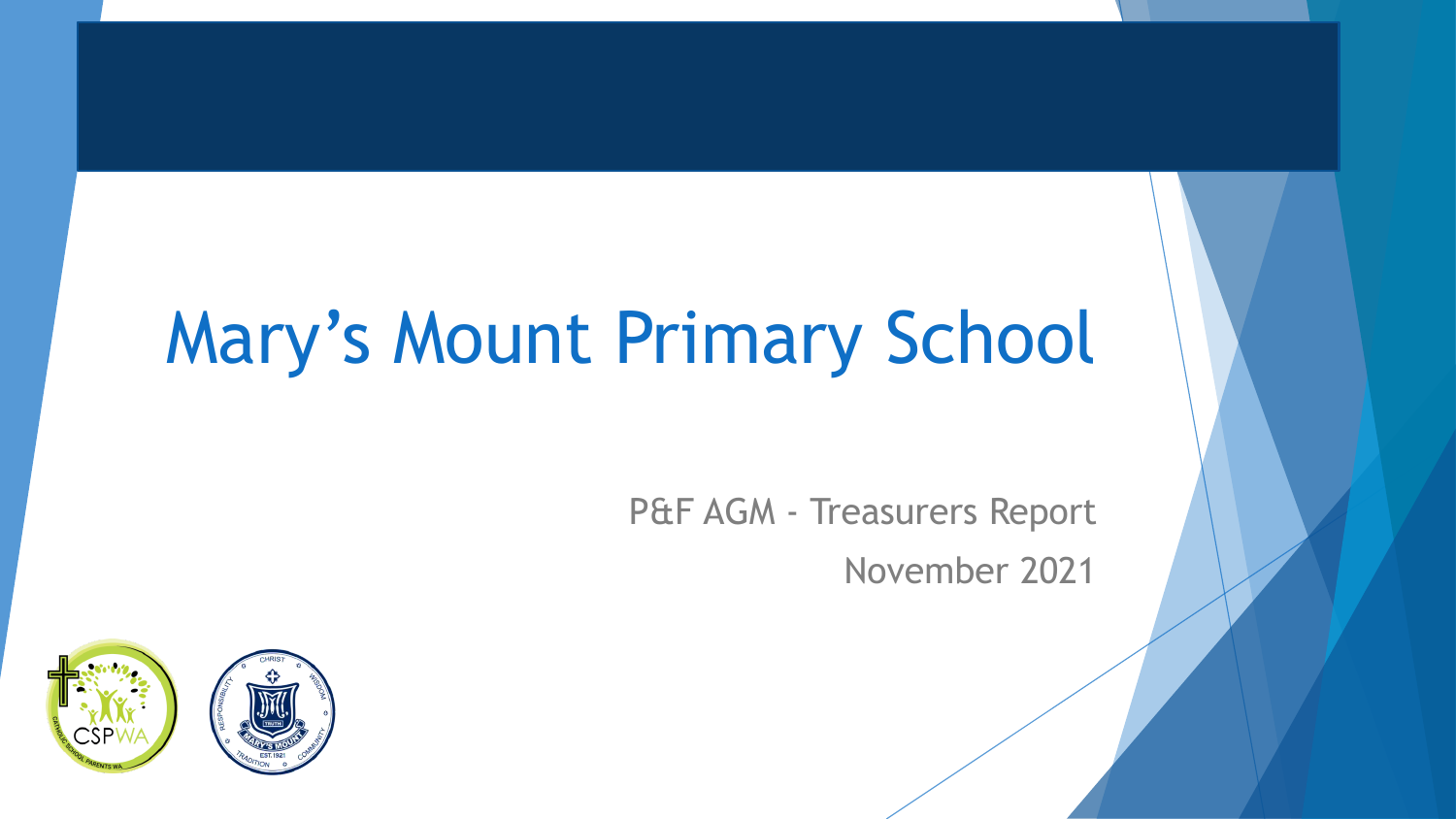Opening balance at January 2021

## \$28,169.07

(cash reserve rolled over from 2020)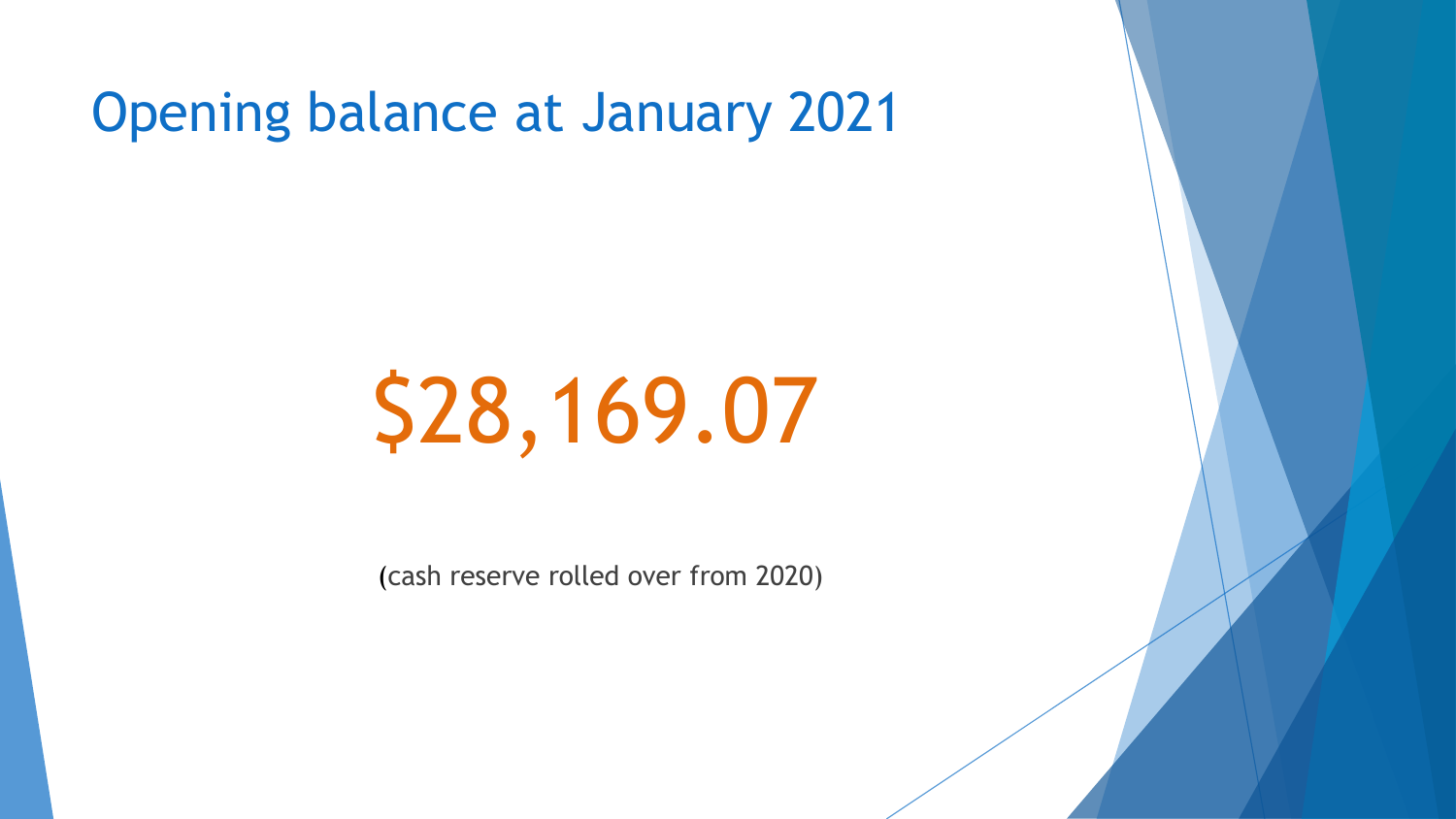#### 2021 Main Income Sources

- P & F Levy \$11840.00
- **Lapathon \$3264.10**
- Tuition Raffle \$1680.50
- Easter Raffle \$1086.35
- Mothers Day Stall \$436.35
- ▶ Fathers Day Stall \$222.00
- ▶ Fairy Floss machine hire \$210.00
- ▶ Open Night food vans \$200.00
- School Disco \$106.74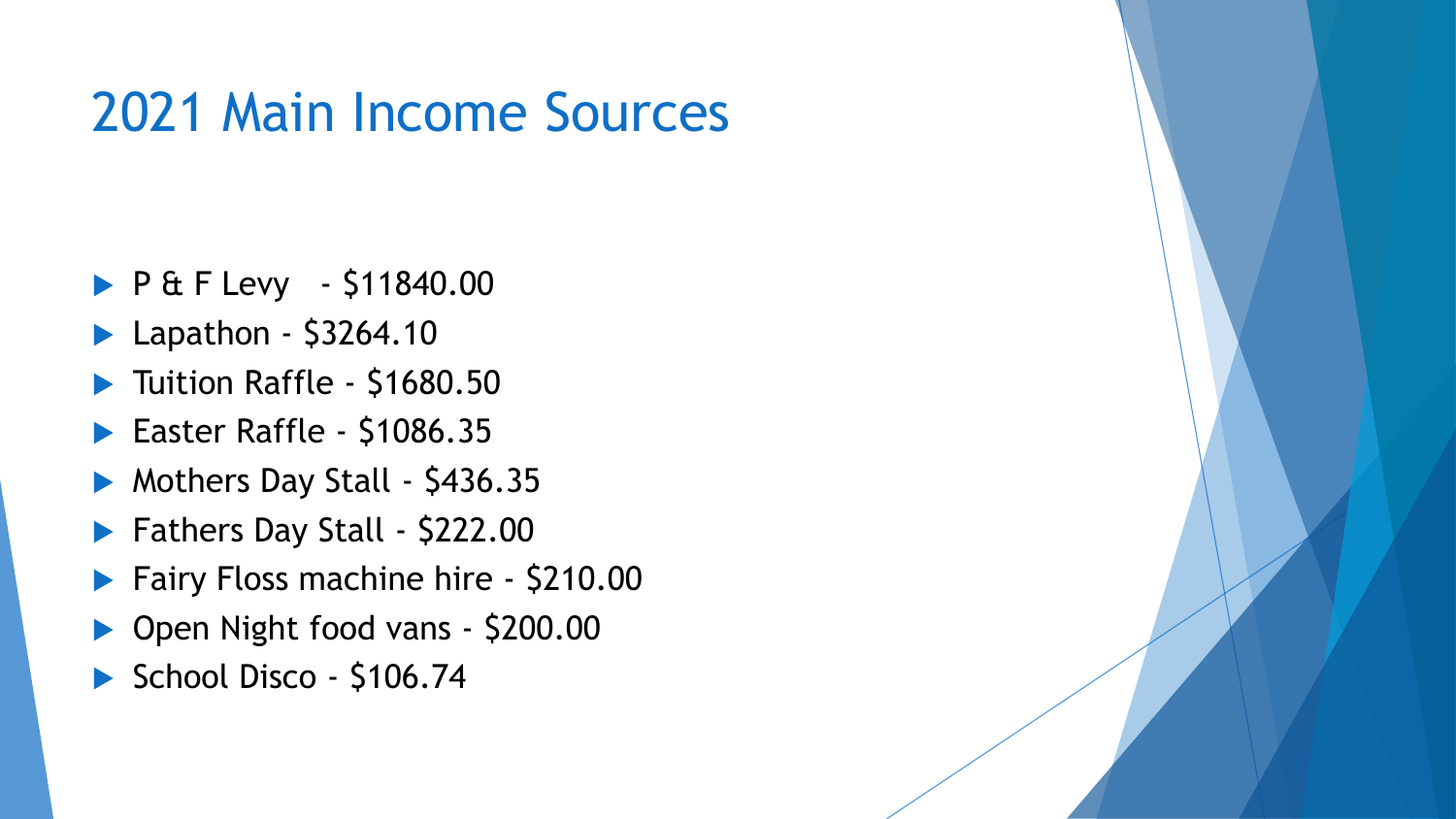#### Projects and Resources Funded

- Playground shade sails \$4500
- Highway Heroes programme \$4453
- Year 6 Leavers Jackets \$3000
- Commemorative gift to school cross \$2407
- Library Resources \$2000
- Make a Move Program (2022 start) \$2000
- Nature Playground \$1500
- Donation to school from Tuition Fees Raffle \$1150
- Sacred Space plants and infrastructure \$900
- Harmony Garden plants \$800
- Cathedral Mass Morning Tea \$500
- Art Show contribution \$500
- Year 6 Graduation Dinner Donation \$250
- Bush Tucker Garden Plants \$200
- Chess Set \$45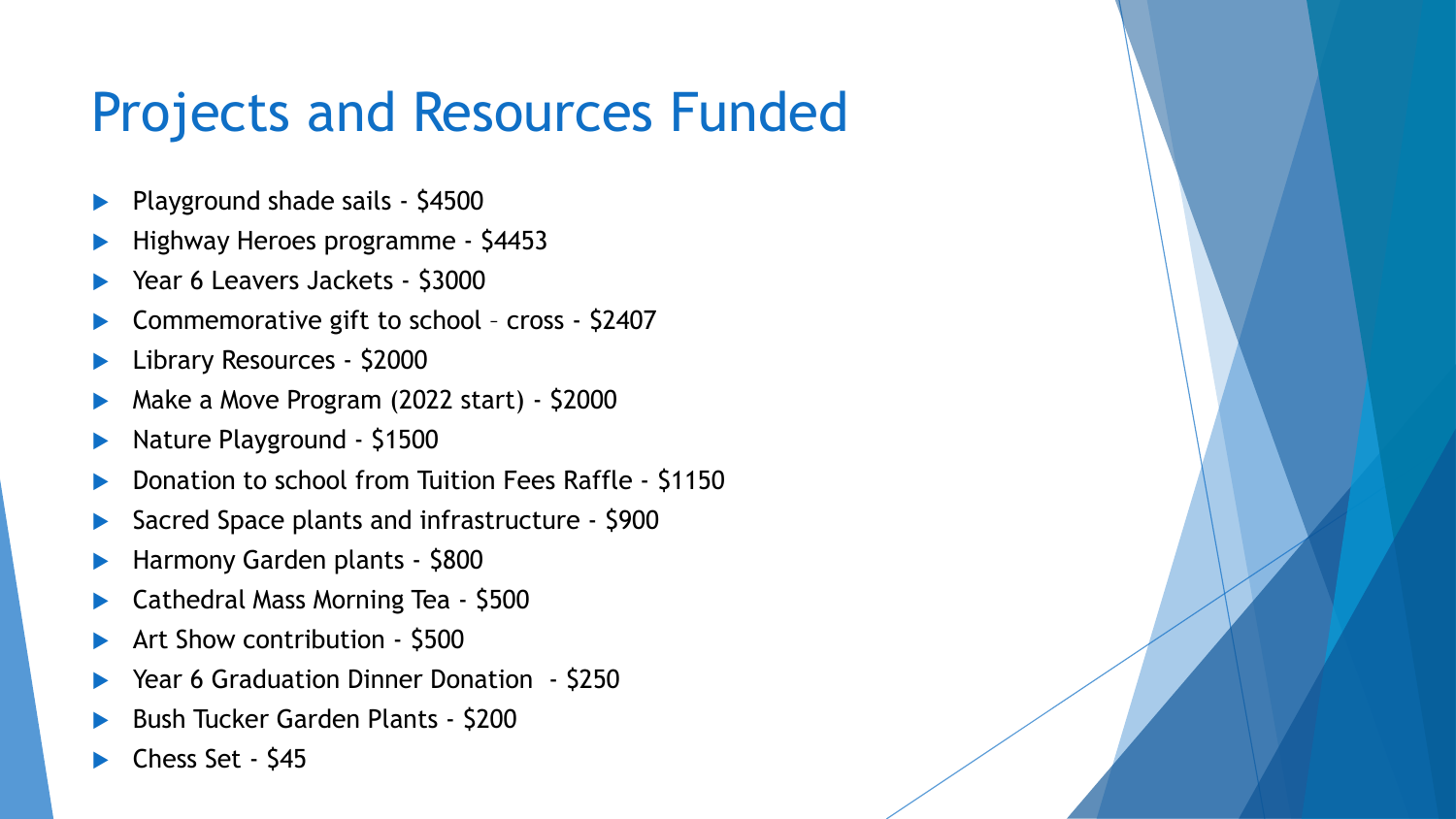#### Giving Back to Families and the Community in-kind…

- Big Splash welcome event MMPS Families
- Welcome Back gifts to families and students *Everlasting seeds*
- Commemorative medallions for all students and staff
- Donation of childrens and adults Easter gifts for the Esther Foundation
- Lego Competition coordination and prizes
- International Womens Day/ welcome morning tea for families
- Complimentary loan of fairy floss machine for school fundraisers
- Social and emotional support initiatives provided in confidence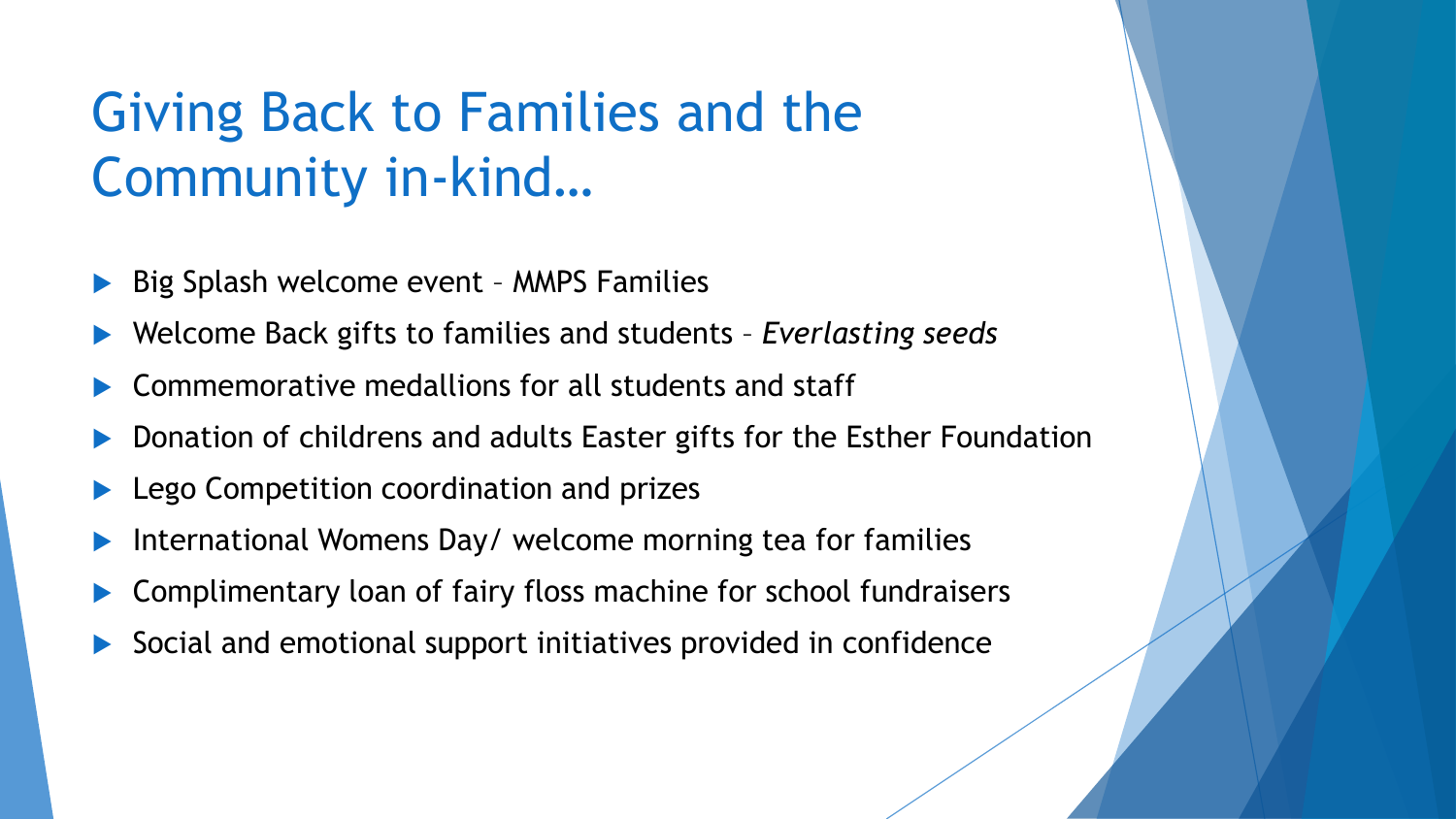#### Total funds and in-kind donated in 2021

# $$27,338.50$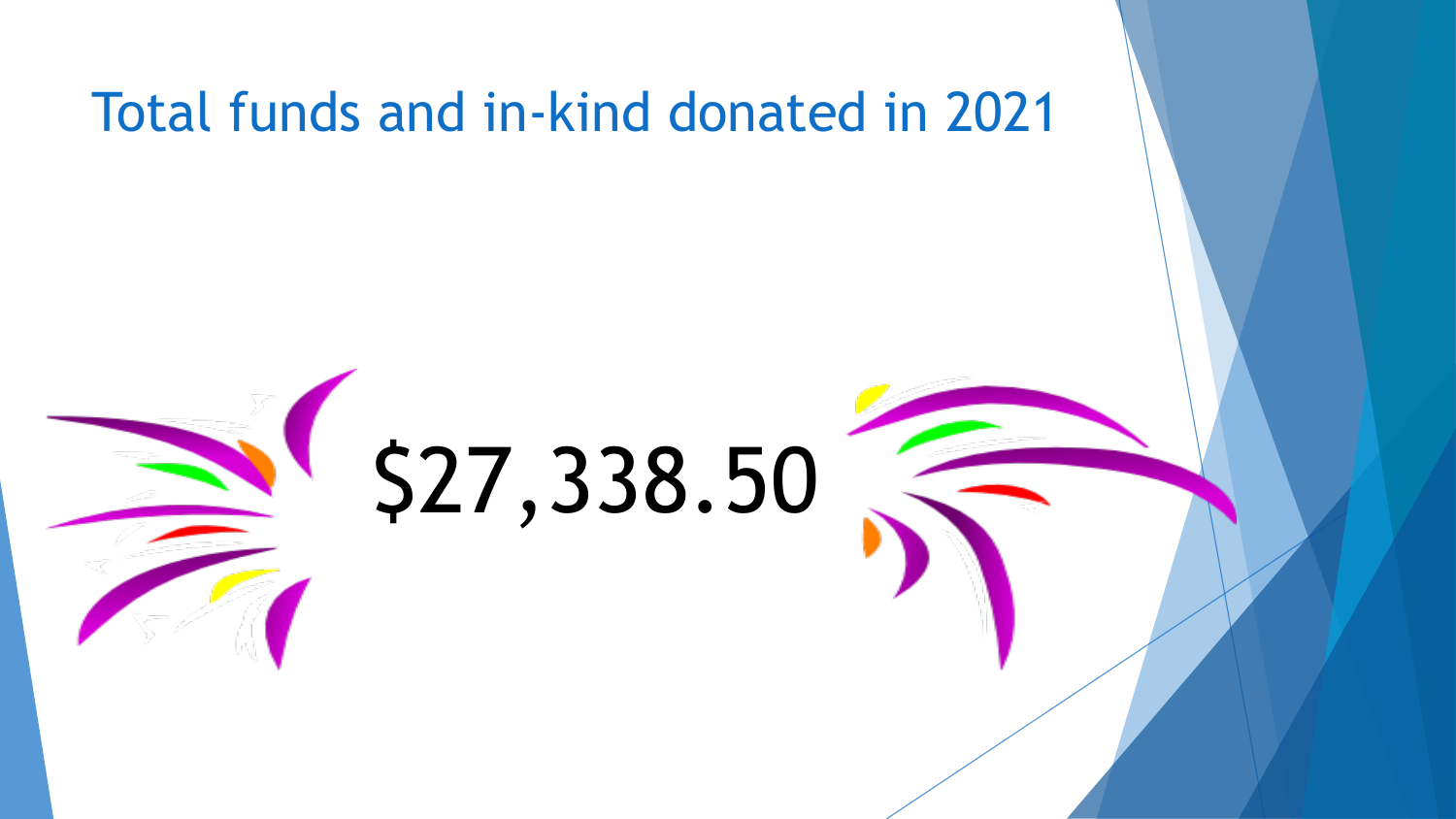Income and Expenditure Summary 2021

Total income \$25,262.39

Total expenses \$33,228.83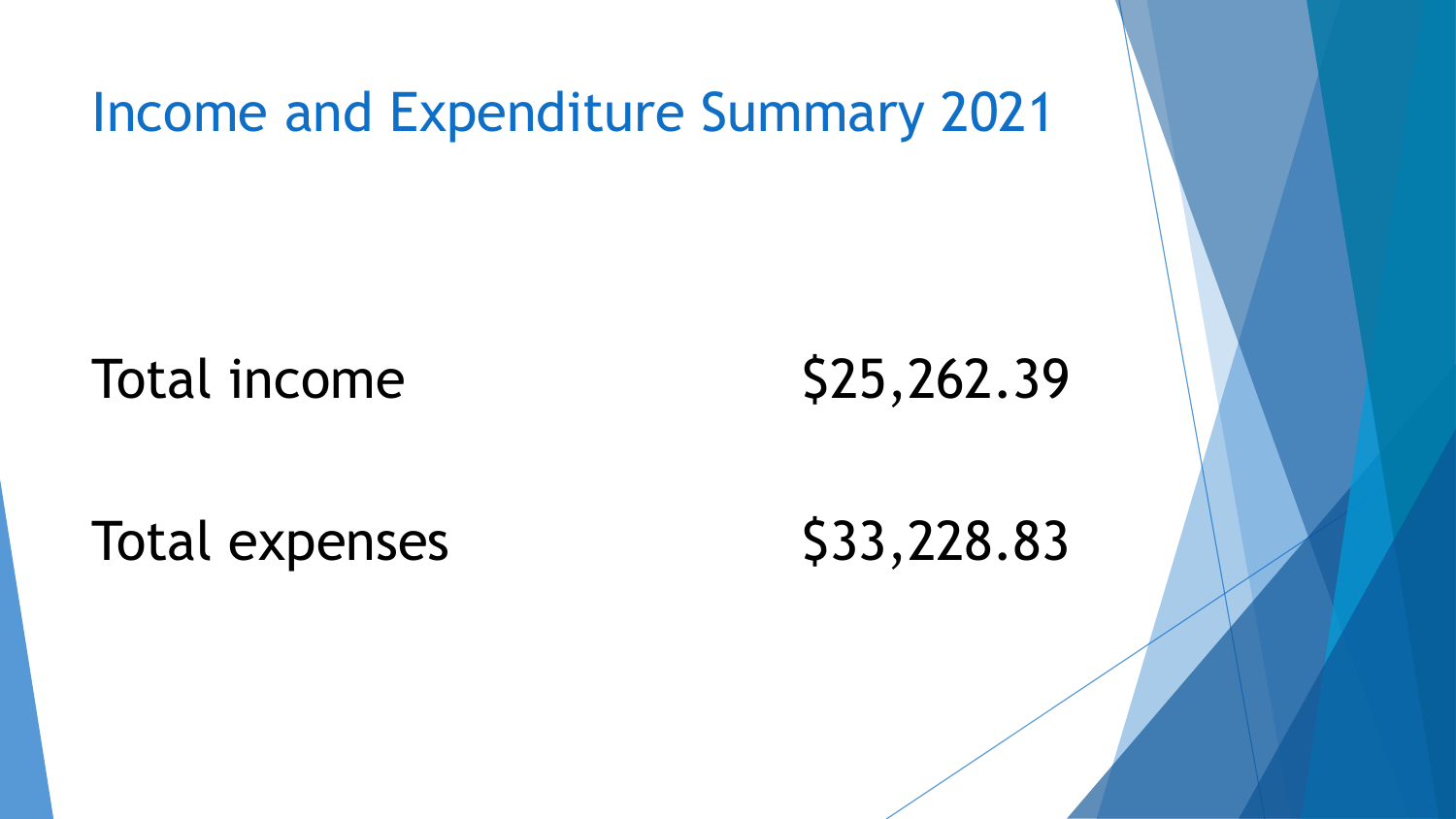#### Total available funds for 2022

## \$ 17,506.23